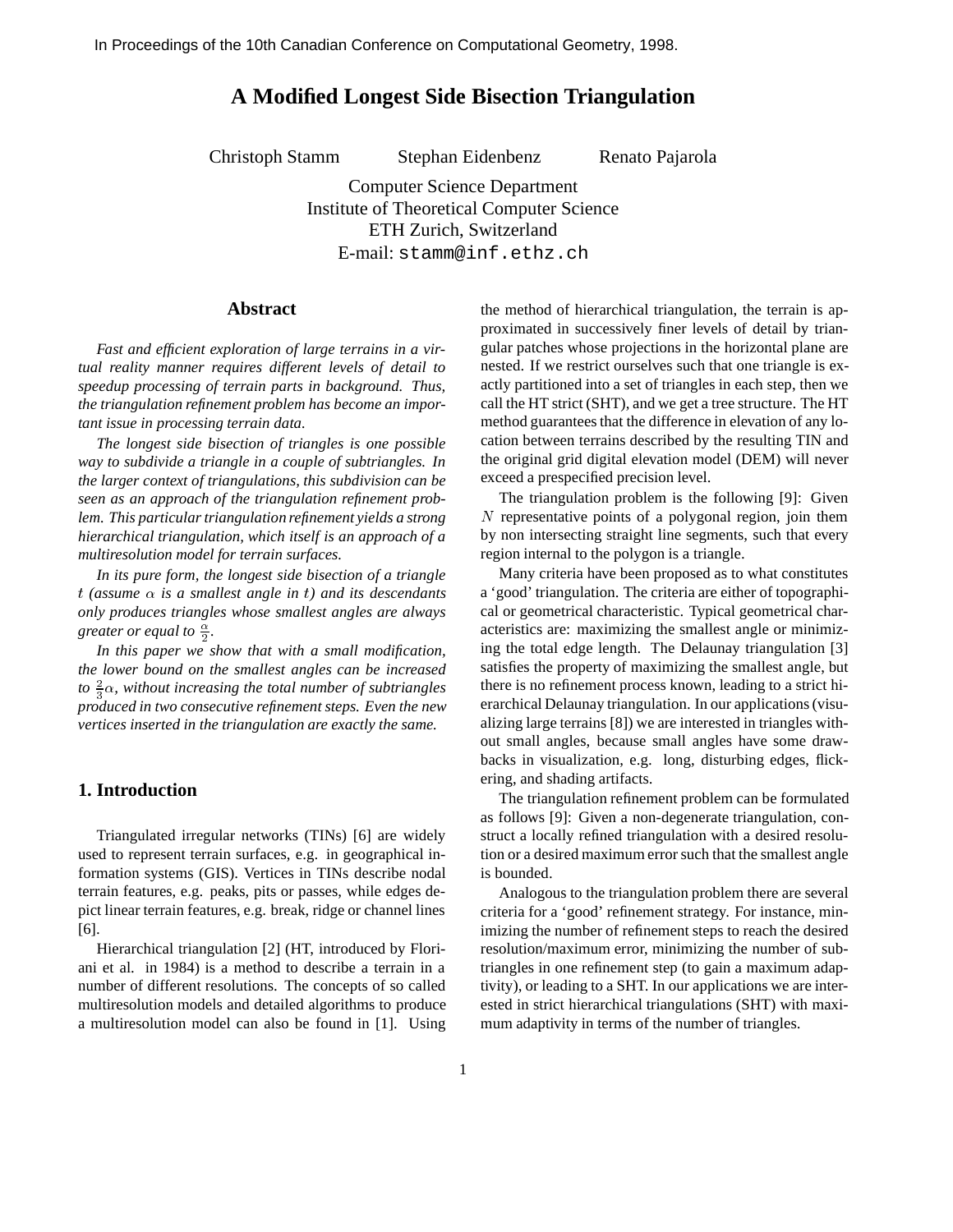This paper is organized as follows: In Section 2 we describe a refinement method, called longest side bisection of triangles, leading to a SHT with triangles of 'guaranteed quality'. The nice properties of longest side bisection are welcome in the real-time visualization of large TINs. In this real-time visualization setting an initial Delaunay triangulation combined with the longest side bisection refinement method [10] seems to be a very appropriate multiresolution model approach. In Section 3 we describe our modification of longest side bisection of triangles and we prove a new better lower bound on the angles of triangles constructed by our method. In Section 4 we discuss progressive mesh refinement based on our modified longest side bisection method. And last, in Section 5, we conclude our results.

## **2. Longest side bisection of a triangle**

**Definition 2.1** *The longest side bisection of a triangle* t *is the partition of* <sup>t</sup> *by the straight line segment from the midpoint of its longest edge to the opposite vertex.*

**Definition 2.2** *The neighbor of* t *is the neighboring triangle*  $\bar{t}$  *which shares with*  $t$  *a longest side (the candidate for bisection) of* t*.*

**Definitions 2.3** *Two triangulations*  $\tau_i$ ,  $\tau_j$  *are said to be adjacent along a straight line segment* l *if their domains intersect only along l;*  $\tau_i$  *and*  $\tau_j$  *are said to be matching along* l *if they are adjacent along* l *and if each vertex on* l *is both a vertex of*  $\tau_i$  *and a vertex of*  $\tau_j$ ; *a triangulation*  $\tau$  *is said to be matching if all adjacent triangulations*  $\tau_i$ ,  $\tau_j \in \tau$  are *matching.*

**Definition 2.4** *The longest side bisection triangulation is a strict hierarchical matching triangulation, where each refined triangle is subdivided using the method of longest side bisection.*

A triangle subdivision based on the longest side bisection solves the triangulation refinement problem with maximum adaptivity, because in each refinement step only two new subtriangles are constructed. It also leads to a SHT, since every single triangle can be subdivided into a pair of smooth TINs whose geometrical properties only depend on the initial triangulation [9]. Furthermore, since the point location in a triangulation of size N takes  $O(log N)$  time and the work for one point insertion uses only constant time, the insertion of k points can be performed in time  $O(k \log N)$ .

However, this recursive mesh refinement can produce non-matching triangulations. Thus in order to make the triangulations matching, the local subdivision of a given triangle t involves a refinement of its neighbor  $\bar{t}$ . We bisect t

and its neighbor  $\bar{t}$  and continue this process iteratively until the last two triangles share the same longest side. The same idea has to be applied in order to match the set of nonmatching vertices generated in the inverse order in which they were created. This triangulation refinement process is sometimes called Rivara refinement [9].

If the initial polygonal region is a square, which is splitted in two rectangular, isosceles triangles, then the described refinement method leads to a restricted quadtree triangulation (RQT) structure which is thoroughly described in [7, 12]. The longest side bisection triangulation belongs to the larger class of *bintree triangulations* and is a generalization of the triangulation presented in [4] (that is identical to the RQT).

#### **3. Modified longest side bisection**

Let  $\triangle ABC$  (see Fig. 1) be a given triangle with interior angles  $\alpha$ ,  $\beta$  and  $\gamma$  located at A, B and C, respectively. If  $\Delta ABC$  is bisected into two triangles  $\Delta A_i B_i C_i$  with interior angles  $\alpha_i$ ,  $\beta_i$  and  $\gamma_i$ ,  $i = 1, 2$ , we use both the notations

$$
(\alpha, \beta, \gamma) \Leftrightarrow (\alpha_i, \beta_i, \gamma_i)
$$
 and  $(\alpha_i, \beta_i, \gamma_i) \Leftrightarrow (\alpha, \beta, \gamma)$ .

 $(\alpha, \beta, \gamma)$  denotes a similiarity class of triangles with interior angles  $\alpha$ ,  $\beta$  and  $\gamma$  and ' $\leftrightarrow$ ' is a binary relation on the set of all these similarity classes. We also use the notation  $MN$  to denote the line segment between the points  $M$  and  $N$  and  $|M N|$  to denote its Euclidean distance.



Figure 1. Bisections of a triangle  $\triangle ABC$ 

Let  $A'$ ,  $B'$  and  $C'$  be the midpoints of  $BC$ ,  $AC$  and  $\overline{AB}$ , respectively. Without loss of generality we assume that  $0 < \alpha \leq \beta \leq \gamma$ . Since the sizes of the edges of  $\triangle ABC$  are in the same relation as the opposite angles, it follows directly  $|\overline{BC}| \leq |\overline{AC}| \leq |\overline{AB}|$ .  $|\overline{AC}| \geq |\overline{BC}|$ yields  $|\overline{AC}| > |\overline{CC'}|$ . It follows in combination with  $|AC| > |AC'|$  that AC is the longest side in  $\Delta AC'C$ . From Fig. 1, we obtain: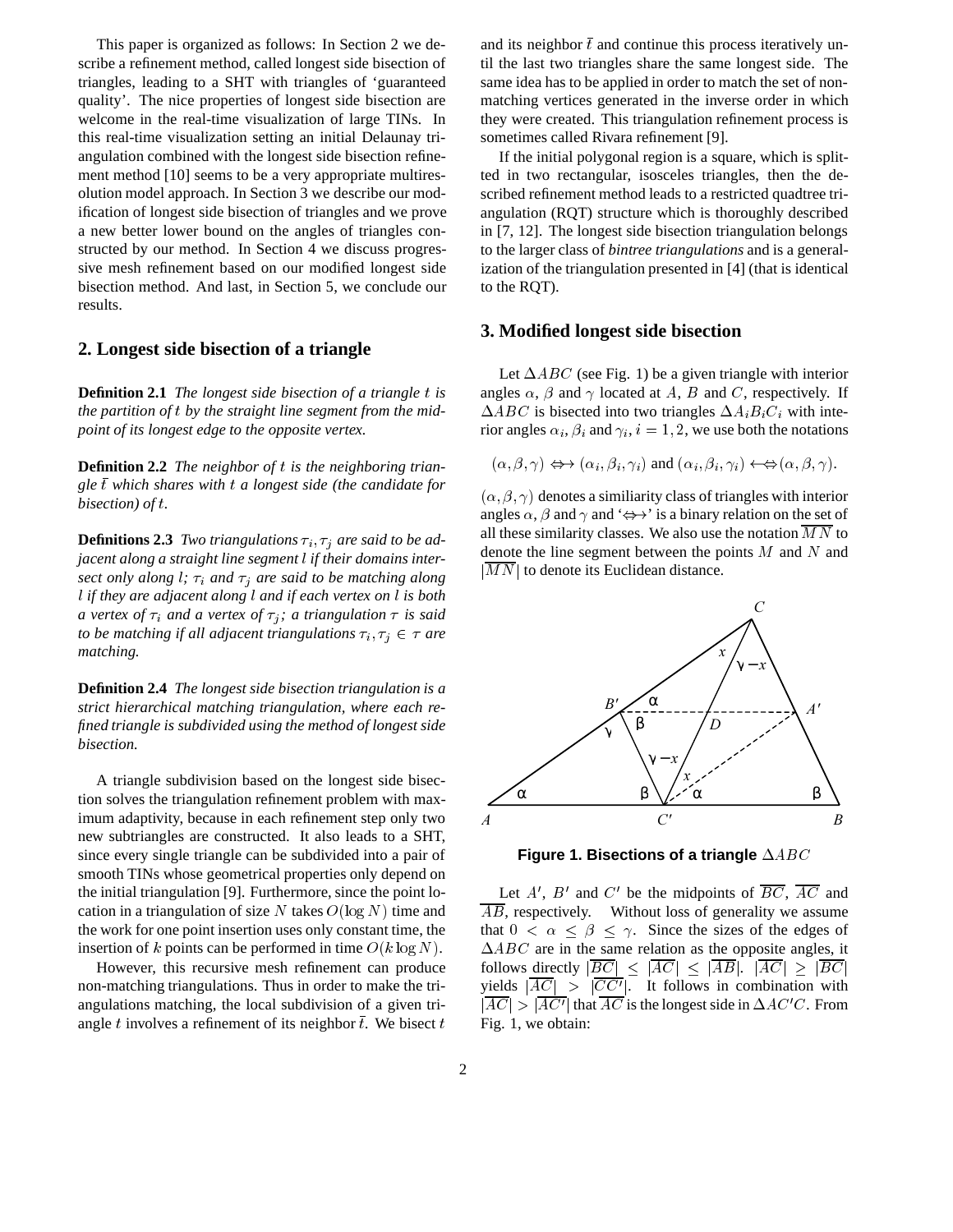$$
(\alpha, \beta, \gamma) \iff (\alpha + x, \beta, \gamma \Leftrightarrow x)
$$
  
\n
$$
\downarrow \uparrow
$$
  
\n
$$
(\alpha, \beta + \gamma \Leftrightarrow x, x) \iff (\alpha + \beta, \gamma \Leftrightarrow x, x)
$$
  
\n(1)

These relations are valid in general.

**Lemma 3.1** *If*

$$
|\overline{BC}| \ge |\overline{CC'}| \ge |\overline{BC'}|,\tag{2}
$$

*then all three edges of triangle*  $\Delta ABC$  *would be bisected in two consecutive refinement steps.*

**Proof**  $\overline{AB}$  is the longest side of triangle  $\triangle ABC$ . Thus in the first step  $\triangle ABC$  is bisected into two triangles  $\triangle AC'C$ and  $\Delta BCC'$  (see Fig. 1). We also know that AC is the longest side of  $\Delta A C'C$  and is therefore bisected in the second refinement step. Because of (2)  $\overline{BC}$  is a longest side of  $\Delta BCC'$ , and therefore, it will be bisected in the second refinement step too.

**Definition 3.2** *The modified longest side bisection of a tri*angle  $\triangle ABC$  *is equal to the longest side bisection of* ABC*, except when (2) holds. In case where (2) holds,* ABC *is subdivided into four equal triangles (they are all* similar to  $\Delta ABC$  ) using line segment  $\overline{A'B'}$  instead of  $\overline{CC'}$  . *This particular subdivision is often called 'quaternary triangulation'.*

**Definition 3.3**  $T(A, B, C)$  *is an infinite family of triangles, formed by iteratively applying the modified longest side bisection to triangle*  $\Delta ABC$  *and to its descendants.* 

**Theorem 3.4** Let  $\alpha$  be the smallest interior angle of trian*gle*  $\triangle ABC$ *. If*  $\triangle$  *is a triangle in*  $T(A, B, C)$ *, and*  $\theta$  *is an interior angle of*  $\Delta$ , then  $\theta \geq \frac{2}{3}\alpha$ .

The proof consists of two parts. In the first part we prove that only one refinement step applying the modified longest side bisection does not falsify the theorem. In the second part we show that the theorem is also true if we iteratively apply the modified longest side bisection to triangle  $\triangle ABC$  and its descendants.

**Proof** (Part 1) If (2) is valid (see region  $(1)$  in Fig. 2), then the precondition of the modified longest side bisection holds, and the smallest interior angle  $\forall \Delta \in T(A, B, C)$  is by definition equal to  $\alpha$ , because of the quaternary triangulation applied in this case.

Otherwise, if (2) is not satisfied, we have to check two different cases:  $\gamma \geq \frac{\pi}{2}$  (see region 2) in Fig. 2) and  $\gamma < \frac{\pi}{2}$  to



**Figure 2. Various values of the angle** x

(see region 3 in Fig. 2). But before we can do this, we need some intermediate results.

We assumed without loss of generality that  $0 < \alpha \leq$  $\beta \leq \gamma$  and since  $\alpha + \beta + \gamma = \pi$ , it follows that

$$
\alpha \le \frac{\pi}{3} \le \gamma < \pi \quad \text{and} \quad \beta < \frac{\pi}{2}.\tag{3}
$$

The relations  $|\overline{B'C}| = \frac{1}{2} |\overline{AC}| \geq \frac{1}{2} |\overline{BC}| = |\overline{A'C}|$  yield

$$
x \le \gamma \Leftrightarrow x. \tag{4}
$$

Since also  $\beta \ge \alpha$  and  $|\overline{AC}| + |\overline{BC}| > |\overline{AB}|$ , it follows  $|\overline{AC}| > |\overline{AC'}|$  and

$$
\gamma \Leftrightarrow x + \beta \ge \frac{\pi}{2}.\tag{5}
$$

In Fig. 1,  $\gamma \Leftrightarrow x + \beta \geq \frac{\pi}{2} > \alpha$ ,  $x + \alpha > \alpha$ , and  $\pi \Leftrightarrow \gamma = \alpha + \beta > \alpha$ . Thus, the only candidates for angles less than  $\alpha$  are x and  $\gamma \Leftrightarrow x$ .

1. 
$$
\gamma \ge \frac{\pi}{2}
$$
: If  $\gamma \ge \frac{\pi}{2}$ , then  $|\overline{AC'}| \ge |\overline{CC'}|$ , therefore

$$
x \ge \alpha \Leftrightarrow \gamma \ge \frac{\pi}{2}.\tag{6}
$$

It follows from (4) and (6) that  $\gamma \Leftrightarrow x \geq x \geq \alpha$ , and hence all interior angles of  $\Delta A C^{\prime} C$  and  $\Delta B C C^{\prime}$  are greater or equal to  $\alpha$ . Thus, the modified longest side bisection of  $\triangle ABC$  does not decrease the smallest interior angle in the two subtriangles.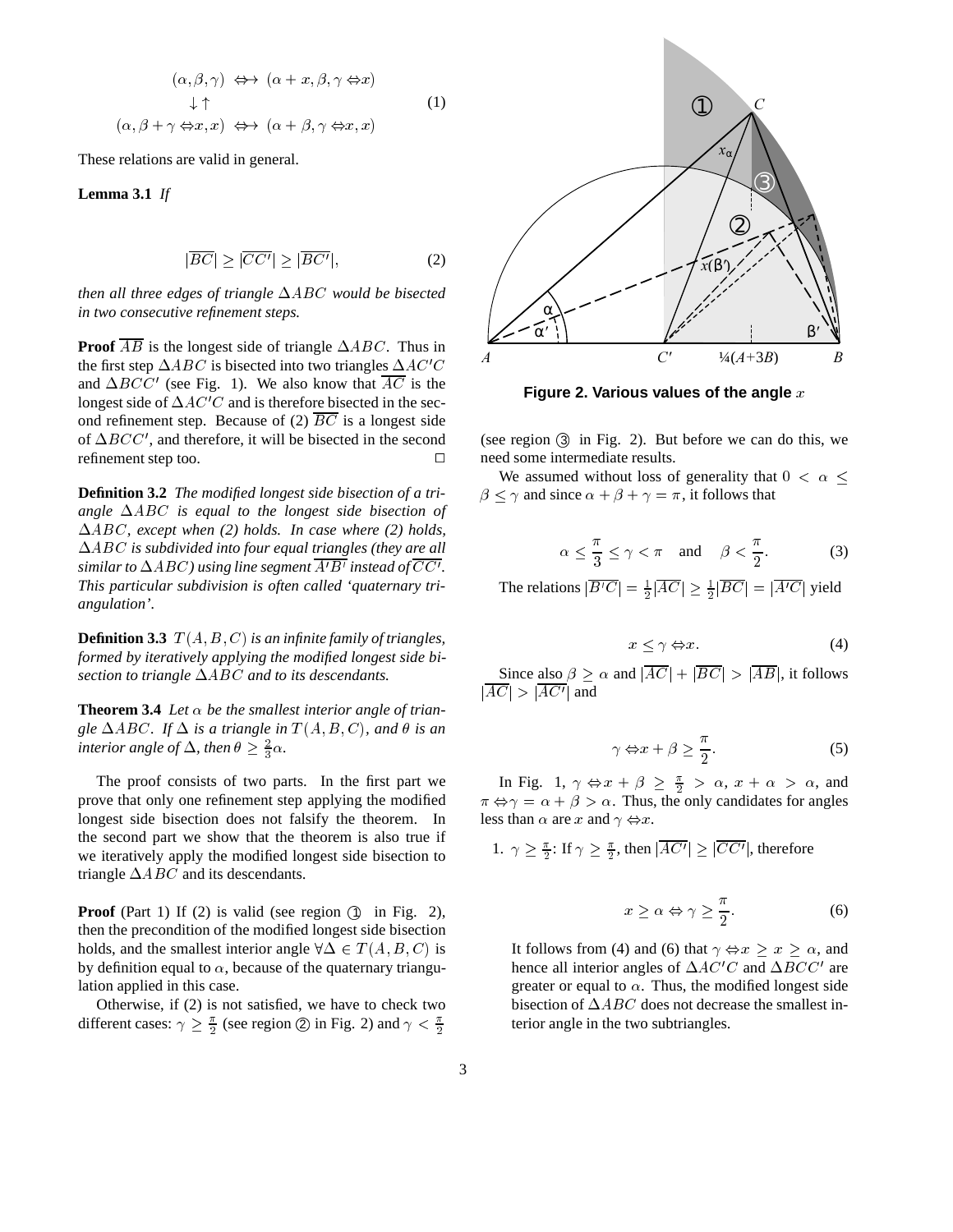2.  $\gamma < \frac{\pi}{2}$ : If  $\gamma < \frac{\pi}{2}$ , then  $|\overline{AC'}| < |\overline{CC'}|$ , and since (2) is not satisfied, it holds that

$$
|\overline{BC}| < |\overline{CC'}|,\tag{7}
$$

and hence  $\alpha + x < \beta < \gamma$ . It follows that

$$
\gamma \Leftrightarrow x > \alpha. \tag{8}
$$

Therefore, the only remaining angle that can be smaller than  $\alpha$  is x. Since we are interested in a lower bound for  $\frac{x}{\alpha}$ , we first have to find the minimum of x for a fixed  $\alpha$ . Let  $x_{\alpha}$  be this minimum. With reference to Fig. 2, let us fix A, B, and  $\alpha$ , and change  $\beta$  between  $\beta_{min} = \alpha$  and  $\beta_{max} = \gamma$ . Clearly,  $x = x(\beta)$  is a decreasing function of  $\beta$  in the region  $\beta_{min} \leq \beta \leq \beta_{max}$ . Thus, with  $\beta + \gamma = \pi \Leftrightarrow \alpha$  and  $\beta \leq \gamma$ , x is minimal for a fixed  $\alpha$  if  $\beta = \gamma = \frac{\pi - \alpha}{2}$ . With a little trigonometry [11], we obtain

$$
\tan x_{\alpha} = \frac{\sin \alpha}{2 \Leftrightarrow \cos \alpha}.
$$
 (9)

Note that  $x_{\alpha}$  is an increasing function of  $\alpha$  in the region  $0 < \alpha \leq \frac{\pi}{3}$  (see Fig. 2), which can be easily verified by computing the derivative of  $x_\alpha$ , using (9). Because vertex  $C$  lies in region  $(3)$ , we are only interested in  $\alpha$  in the region  $0 < \cos \alpha \leq \frac{3}{4} |AB|/|AC|$ . If <sup>4</sup>  $\alpha$  is small,  $x_{\alpha}$  is a better lower bound than  $\frac{2}{3}\alpha$ , since  $\lim_{\alpha\to 0} \frac{x_{\alpha}}{\alpha} = 1$ . Finally, we get our lower bound for  $\frac{x_{\alpha}}{\alpha}$  if we set  $\beta = \gamma$  and hence  $|\overline{AC}| = |\overline{AB}|$  and  $\cos \alpha = \frac{3}{4} |AB| / |AC| = \frac{3}{4}$ :

$$
\tan x_{\alpha} = \frac{\sqrt{1 \Leftrightarrow \cos^2 \alpha}}{2 \Leftrightarrow \cos \alpha} = \frac{\sqrt{7}}{5}
$$
 (10)

$$
\frac{x_{\alpha}}{\alpha} = \frac{\arctan\frac{\sqrt{7}}{5}}{\arccos\frac{3}{4}} \simeq 0.67 > \frac{2}{3}
$$
 (11)

 $\Box$ 

Now, for one refinement step we have shown that  $x$ is larger than  $\frac{2}{3}\alpha$ , and that all interior angles of triangle  $\Delta BCC'$  are greater or equal to  $\alpha$ . Next, we have to prove that the iterative refinement of triangle  $\Delta ABC$  does not yield an angle smaller than  $x$ .

**Proof** (Part 2) Because one refinement step of  $\triangle ABC$  does not yield an angle smaller than  $x$ , we know that the further refinement of  $\Delta BCC'$  does not yield an angle smaller than x too, because all angles in  $\Delta BCC'$  are larger than  $\alpha$ . To show that the iterative refinement of  $\Delta ABC$  does not falsify the theorem, we have to prove that the further refinement of a triangle with an interior angle x does not yield an angle smaller than x. Therefore, we focus on triangle  $\Delta AC'C$ with point  $C$  lying in region  $(3)$ .

We already know that  $\overline{AC}$  is the longest side in  $\Delta AC'C$ and is therefore bisected in the second refinement step of this triangle. Since we are only interested in subtriangles with at least one angle smaller than  $\alpha$ , we omit  $\Delta A C' B'$ , because  $\Delta AC'B'$  is similar to  $\Delta ABC$  (see Fig. 1). To prove that a further refinement of subtriangle  $\Delta B'C'C$  does not yield an angle smaller than x, we bisect  $\Delta B'C'C$  once more. The relations  $|\overline{CC'}| > |\overline{AC'}| = \frac{1}{2} |\overline{AB}| \ge \frac{1}{2} |\overline{AC}| =$  $|\overline{CB'}|$  yield

$$
\alpha + \beta > \gamma \Leftrightarrow x. \tag{12}
$$

Because of (4) and (12),  $CC<sup>t</sup>$  is the longest side of  $\Delta B'C'C$ , and is therefore bisected. Let D be the midpoint of  $\overline{CC'}$ . With reference to Fig. 1,  $\Delta DB'C'$  is similar to  $\Delta C^{\prime}BC$  and  $\Delta B^{\prime}DC$  is similar to  $\Delta AC^{\prime}C$ . Thus, we obtain:

$$
(\alpha, \beta, \gamma) \iff (\alpha + x, \beta, \gamma \Leftrightarrow x)
$$
  

$$
\downarrow \uparrow \qquad \uparrow \qquad (13)
$$
  

$$
(\alpha, \beta + \gamma \Leftrightarrow x, x) \Leftrightarrow (\alpha + \beta, \gamma \Leftrightarrow x, x)
$$

The configuration in (13) is such that arrows going outside of it can originate only at  $(\alpha + x, \beta, \gamma \Leftrightarrow x)$ . Because of (8), all angles of  $(\alpha + x, \beta, \gamma \Leftrightarrow x)$  are larger than  $\alpha$ .

finement  $T(A, B, C)$  does not produce any angles smaller Let us now summarize the proof of the theorem. In each refinement step of triangle  $\Delta ABC$ , we only get interior angles greater or equal to  $\alpha$ , except when point C belongs to region  $(3)$ . In this case, we have shown in  $(11)$  a new lower bound for x of  $\frac{2}{3}\alpha$ . Additionally, we have shown in (13) that further refinements of a triangle with angle  $x$ does not yield triangles with a smaller angle than  $x$ . Therefore, also the recursive modified longest side bisection rethan  $\frac{2}{3}\alpha$ .

#### **4. Progressive mesh refinement**

The modified longest side bisection of a triangle as defined in the previous section has some drawbacks, because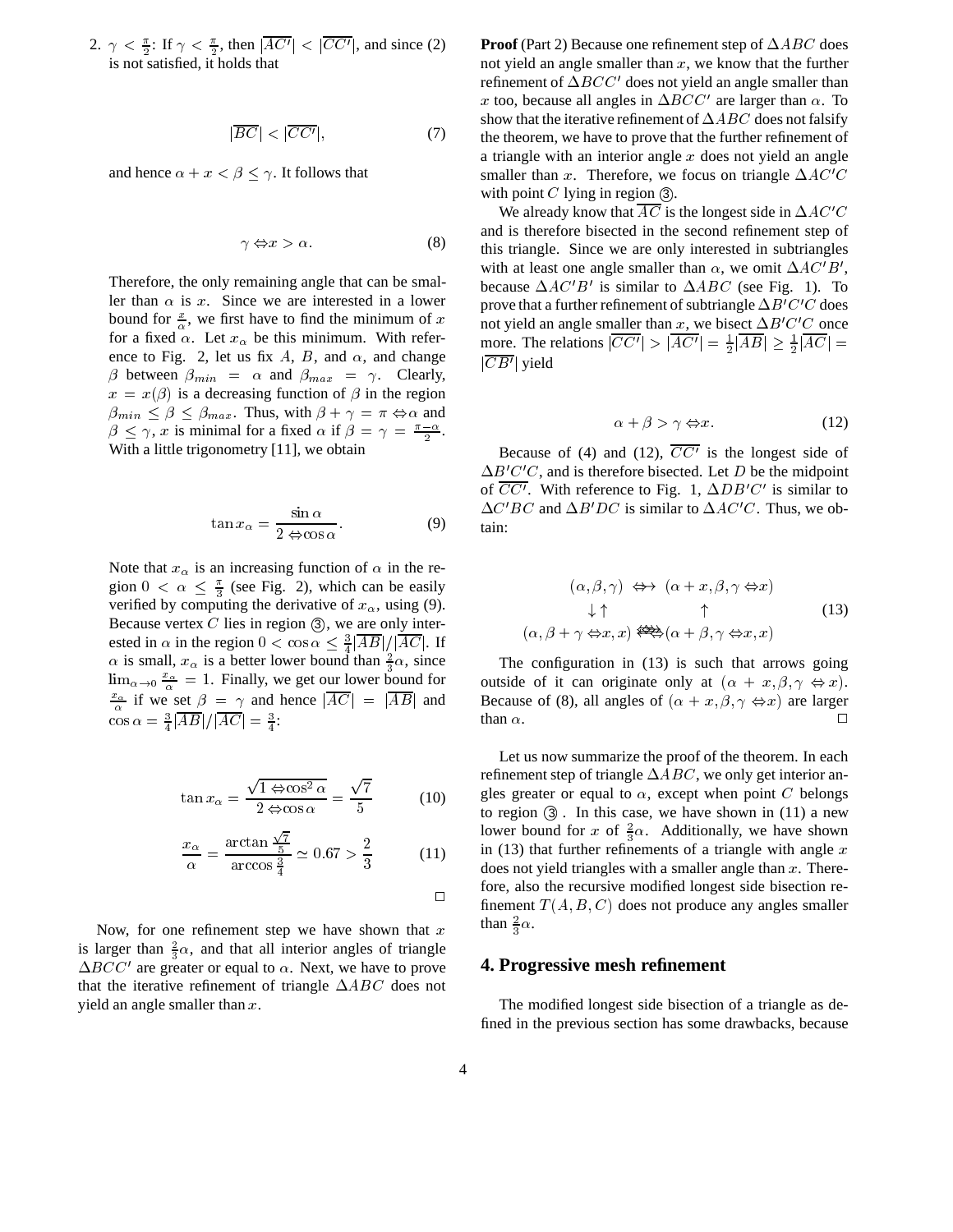it sometimes splits the triangle in four instead of only two subtriangles. For that reason, its usage in mesh refinement is limited. To omit this disadvantage, we define the following refinement rule:

**Definition 4.1** *The modified longest side bisection rule: Assume triangle* <sup>t</sup> *is in the first step redefined by applying the longest side bisection method. If (2) holds for* t *and both descendants of* <sup>t</sup> *have to be refined, then* <sup>t</sup> *is subdivided by applying the modified longest side bisection method.*

A continuous refinement of the triangle mesh  $\tau$  can efficiently be achieved by an iterative subdivision of a longest edge of all triangles t in  $\tau$ . For that purpose we maintain all edges of the current triangulation in a heap that has a longest edge at its root, and keeps the smaller ones further down in the heap. The refinement step picks a longest edge from the root of the edge-heap and performs the subdivision on the two incident triangles, taking into account the modified longest side bisection rule. Note that this longest edge of the current triangulation is indeed a longest edge of both incident triangles. The edge selection and the refinement step can be performed in constant time  $O(1)$ . However, the heap update costs  $O(\log n)$  time, because the resulting two new edges from the refinement step have to be inserted into the heap.

A way of refining the triangle mesh more adaptively is to choose the edge that has to be split not because of its length, but based on the largest approximation error of all edges (i.e. distance to the surface that has to be approximated). This adaptive mesh refinement is already described in [9], however, we will briefly discuss the split propagation behavior.

**Lemma 4.2** *If we split the common edge* e *of two adjacent triangles, then the propagated refinements only split edges that are longer than* e*.*

**Proof** If  $e$  is the longest edge in a triangle  $t$ , then no splitpropagation occurs at all in  $t$ , since the triangle  $t$  is correctly refined according to the modified longest side bisection rule.

If  $e$  is the second longest side of  $t$ , then we also have to split the longest side of t because of the modified longest side bisection rule. However, the smallest side of  $t$  does not have to be split at all, see also Fig. 1. Let  $e = \overline{AC}$  be the second longest side of  $t = \Delta ABC$ . Because of (1) we get a subdivision into three triangles, where the smallest side of  $t, BC$ , is not bisected.

If <sup>e</sup> is the smallest edge then the split will obviously only propagate to longer edges of t.

Therefore, the split propagates always to an edge that is longer than  $e$ . The same is obviously true if  $e$  is the smallest side of t.  $\Box$ 

Therefore, a local mesh refinement can cause splits that propagate to growing edges, and thus to larger triangles or larger angles. As soon as the split propagation arrives at a longest side of a triangle, the propagation stops there. In contrast to the RQT we cannot estimate the split propagation in general, however, it is somehow determined by the initial angles of the subdivided triangles.

Note that both discussed mesh refinement methods can locally lead to  $\frac{\alpha}{2}$  smallest angles in the first step of the modified longest side bisection rule. Only if both descendants of the first refinement step are further refined, applying the second step of the modified bisection rule, then we get at least  $\frac{2}{3}\alpha$  angles.

Progressive meshing can efficiently be achieved by a sequence of refinement events. In contrast to [5], these update events are edge bisections in our case. Each update of splitting two adjacent triangles up into four can be performed in  $O(1)$  time, and affects the triangulation only locally. Furthermore, mesh morphing can easily be incorporated: The new vertex  $v'$  of a bisected edge  $e = v_2 \Leftrightarrow v_1$  is linearly interpolated to  $v' = \frac{1}{2}(v_1 + v_2)$ , and then smoothly morphed to its final position v using a blending function  $f(s)$  that is monotonically increasing for  $s = [0.0, 1.0]$ . Therefore, the current intermediate vertex position using the blending function is:  $vcurrent = f(s)v + (1 \Leftrightarrow f(s))v'.$ 

For a given triangulation hierarchy the split propagation can be encoded by dependency relations similar to the RQT. Every edge subdivision that indeed is a longest side bisection of triangle <sup>t</sup> only depends on the opposite vertex of this edge in  $t$ . However, the subdivision of a smaller edge  $e$ in  $t$  depends on the longest side bisection of  $t$ . Therefore, each midpoint of an edge  $e$  has two dependencies pointing to the opposite vertex or to the midpoint of the longest side of the two adjacent triangles. This dependency relation can be computed during the construction of a longest side bisection triangulation hierarchy.

#### **5. Conclusion**

We have presented an adaptive hierarchical multiresolution triangulation based on the longest side bisection triangulation. This triangulation was introduced by [9, 11] and has the following nice properties:

- It only produces triangles whose smallest angles are always greater or equal to  $\frac{\alpha}{2}$ , where  $\alpha$  is the smallest 22 Januari - Januari - Januari - Januari - Januari - Januari - Januari - Januari - Januari - Januari - Januari angle of the initial triangle.
- All produced triangles belong to a finite number of similarity classes of triangles.
- The Rivara refinement always terminates in a finite number of steps with the construction of a matching triangulation.